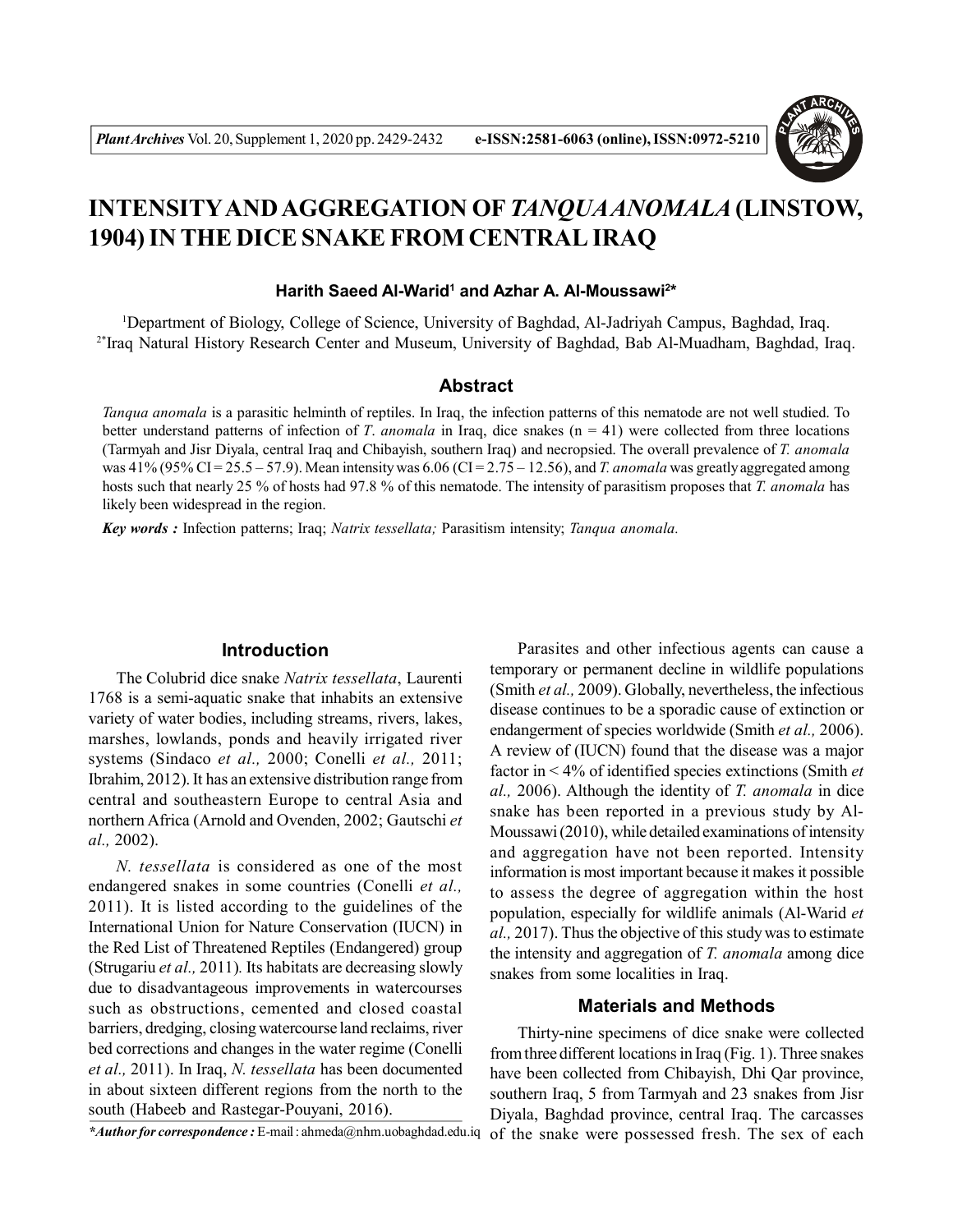snake was identified (females,  $n=25$  and males  $n=16$ ). Digestive tracts were removed, opened longitudinally and nematodes, including the 4<sup>th</sup> stage of *T. anomala*, have been removed and recognized morphologically following Yamaguti (1961) and York and Maplestone (1962). Infection prevalence was measured as the percentage of hosts examined/infected as described by Bush *et al*. (1997). Based on Quantitative Parasitology 3.0 (Rózsa *et al.,* 2000), confidence intervals (95% CI) were considered for prevalence. Prevalence variations between regions were analyzed using Fisher's exact and chisquare tests. According to Bush *et al*., (1997), the intensity of infection was measured as the number of helminths in an infected host/number of infected hosts with 95% mean intensity CIs considered using bootstrap tests of Rózsa *et al*., (2000). Mean infection intensity was calculated by region, but statistical comparisons were made across regions using a Mood's median test. Variance / mean ratios  $(s^2/m)$  were used to measure the aggregation of *T*. *anomala* parasites among hosts. All intensity and regression statistical analyses were performed using QP 3.0.



**Fig. 1:** Map shows the three locations included in this study.

#### **Results**

Ninety seven nematodes, *Tanqua anomala*, were recovered and identified from dice snake specimens (range= 1-35 nematodes/snake). The identification was based on the morphology of rostral bulb and caudal alae. Results showed that *T. anomala* occurred in 41% (CI =  $25.5 - 57.9$ ) of dice snakes. Results showed that there were no significant differences (Fisher's Exact test;  $p =$ 0.74) between males (n = 25; prevalence = 44 %; CI = 24.4 – 65) and females (n = 14; prevalence =  $35.7\%$ ; CI  $= 12.7 - 64.8$ ).

Alterations in prevalence occurred through the three

regions, although they were non-significant  $(X^2 = 1.9)$ , df  $= 2$ , P = 0.386). Snakes tested from Jisr Diyala had higher prevalence (52.2 %; CI =  $30.58 - 73.19$ ) than those sampled from Chibayish (33.3 %; CI =  $0.8-90.0$ ) and Tarmyah (20 %;  $CI = 0.5 - 71.6$ ). While the sample size of both Chibayish and Tarmyah animals were minor, and therefore the CI was great and overlapped noticeably with the CI for snakes tested from Jisr Diayala. The overall mean intensity of *T. anomala* was 6.06 (CI =  $2.75 - 12.56$ ). For subsets of hosts (Table 1), there was no significant difference in mean intensity between the sexes ( $t = 0.365$ ; bootstrap  $p = 0.7315$ ). As well as, there was no statistically significant variance in intensity through regions (Mood's median test;  $p = 0.604$ ), although the intensity of *T. anomala* in snakes sampled from Jisr Diayala had high mean intensity  $(5.5; CI = 2.17 - 14.33)$ compared with snakes sampled from other regions. For all snakes combined,  $s^2/m$  and k values (18.58 and 0.14, respectively) showed that *T. anomala* was greatly aggregated among snakes (Fig. 2). Fairly limited hosts had a great proportion of the *T. anomala* population. Ranked infrapopulations indicate the four most greatly infected hosts (10.2 % of collected snakes; range in parasites per snake  $= 7 - 35$ ) had 78.3 % of the *T*. *anomala* component population, and 25.6 % of hosts infected with 97.8 % of parasites (Figure 2). Excluding uninfected snakes, 18.7 % of snakes were infected by 74.2 % of *T. anomala*. Host subsets (males, females, Jisr Diayala, Chibayish and Tarmyah) have similar patterns of parasite aggregation. There was a high level of *T. anomala* aggregation among hosts in each case (Table 2). Although aggregation was higher in females than males, and Jisr Diayala compared to Chibayish and Tarmyah.

**Table 1:** *Tanqua anomala* prevalence and mean intensity, with 95 % confidence interval of mean derived, for all dice snakes collected, as well as subsets of the total snake population.

| <b>Snake</b>      | n  | n infected(%) | Mean intensity | 95% CI      |  |
|-------------------|----|---------------|----------------|-------------|--|
| Population        |    |               | (median)       |             |  |
| All               | 39 | 16(41%)       | 6.06(2)        | 25.56-57.91 |  |
| Female            | 14 | 5(35.7%)      | 9.2(3)         | 12.75-64.87 |  |
| Male              | 25 | 11(44%)       | 6.64(1)        | 24.4-65.08  |  |
| Jisr Diayala      | 23 | $12(52.2\%)$  | 5.5(1.5)       | 30.58-73.19 |  |
| Chibayish         | 3  | $1(33.3\%)$   | 3(3)           | 8.4-90.58   |  |
| Tarmyah           | 5  | $1(20\%)$     | 2(2)           | 0.5-71.65   |  |
| <b>Diaguesian</b> |    |               |                |             |  |

#### **Discussion**

*Tanqua anomala* has been reported from Iraq previously by Al-Moussawi (2010). It is common in Australia, Middle East and South Asia (Rao *et al.,* 1977; Naidu 1978; Farooq and Khanum, 1982; Dewi *et al.,* 2008; Goldberg and Bursey, 2011). Nevertheless, no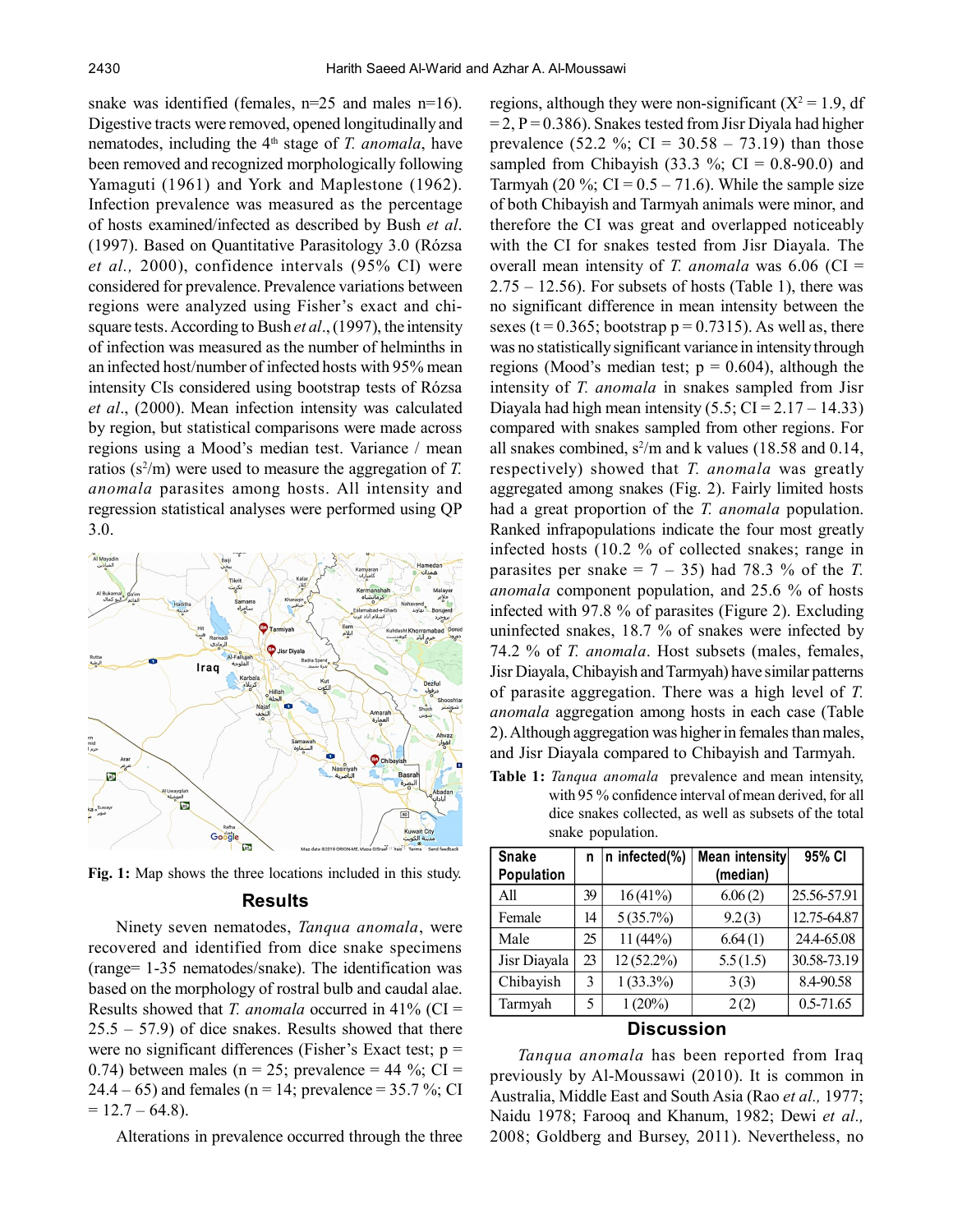**Table 2:** Aggregation metrics for *Tanqua anomala* through all dice snakes population and subsets of dice snakes. Host collected from Chibayish and Tarmyah are excluded as a distinct subset because of small sample size  $(n=3)$  and  $(n=5)$  respectively.

| <b>Population</b> | n  | $s^2/m$ | k     |
|-------------------|----|---------|-------|
| All               | 39 | 18.58   | 0.141 |
| Female            | 14 | 25.91   | 0.131 |
| Male              | 25 | 15.67   | 0.199 |
| Jisr Diayala      | 23 | 19.24   | 0.144 |
| Chibayish         | 3  |         |       |
| Tarmyah           |    |         |       |



**Fig. 2:** Distribution of *Tanqua anomala* abundance (number of parasites per host, including uninfected hosts) among  $n = 39$  dice snakes collected from central Iraq.

detailed assessments of the prevalence or intensity of *T. anomala* parasitism based on necropsies have been previously recorded in Iraq. Other, earlier works on dice snake parasite communities in Iraq directed in the 1990s and 2000s failed to isolate *T. anomala* from dice snake (Rhaemo and Ami, 1993; Al-Barwari and Saeed, 2007) which proposes that *T. anomala* is not distributed in the region or it was miss identified. While in current study, although limited numbers of dice snakes were collected and only three locations surveyed from central and south of Iraq, but *T. anomala* found to occur in 41% of dice snakes collected, these findings propose that *T. anomala* is expected to be ubiquitous among the samples collected and may spread in the region. Dice snakes are rapidly maturing and short-lived compared to other members of the local snake assembly (Brown and Shine, 2002; Brown *et al.,* 2002). Investing in self-maintenance and resistance strategies against chronic infections with such a short life expectation may be less successful than an animal with a longer life expectation would be (Madsen *et al.,* 2005; Sears *et al*., 2011). According to this explanation, dice snakes are likely showed high prevalence and intensity of infection with other parasites

(some blood parasites), and similarly showed no sign of the adverse effect of infection (Brown *et al.,* 2006). The prevalence observed in this study was high and it was agreed with the result of Mayer *et al*., (2015) who showed a high prevalence rate of *T. anomala* among road-killed keel backs. Characteristics of the infrapopulations of *T. anomala* infecting snakes suggest that the common condition may be high levels of infection (Mayer *et al.,* 2015). No statistically significant differences in prevalence as a function of host sex were noticed in the current study. This result agreed with the result of Mayer *et al*., (2015) who showed that the sex ratio of *T. anomala* in keelbacks was 50:50, proposing that inbreeding avoidance and low mating chances were not significant selective factors acting on this parasite's populations.

No significant differences in prevalence in populations were observed among the three locations included in this study. Although strong site-specific differences in the extent of parasitism are well known in parasitology (Gibson *et al.,* 2016). In the current study, habitat characteristics are almost the same among the three locations included. Besides the prevalence and intensity may be influenced by animal populations or contact rates (Gompper and Wright, 2005; Monello and Gompper, 2011).

This absence of robust intensity alterations when individual subsets were contrasted may depend on the high aggregation rates of the nematode across snakes. Whereas prevalence rates were comparatively high, most (90%) infrapopulations were comprised of d"6 nematodes. On the other hand, a small proportion of snakes were infected with an excessive number of *T. anomala*, this agreed with the finding of Al-Warid *et al*. (2017) who noticed that high aggregation levels were observed when the total host population was divided into demographic or spatial subpopulations.

Although the sample size of snakes considered in this study is relatively limited, but the results make it possible to highlight several significant points regarding *T. anomala*. First, the fairly high prevalence and intensity collective rates suggest that *T. anomala* is widespread in the study areas. Second, the observed aggregation patterns indicate the potential to use quantitative methodologies to determine which ecological or demographic features of snake are best to expect infection patterns of *T. anomala* among the snake population.

#### **References**

Al-Barwari, S.E. and I. Saeed (2007). On the helminth fauna of some Iraqi reptiles. *Türkiye Parazitoloji Dergisi*, **31(4)**: 330-336.